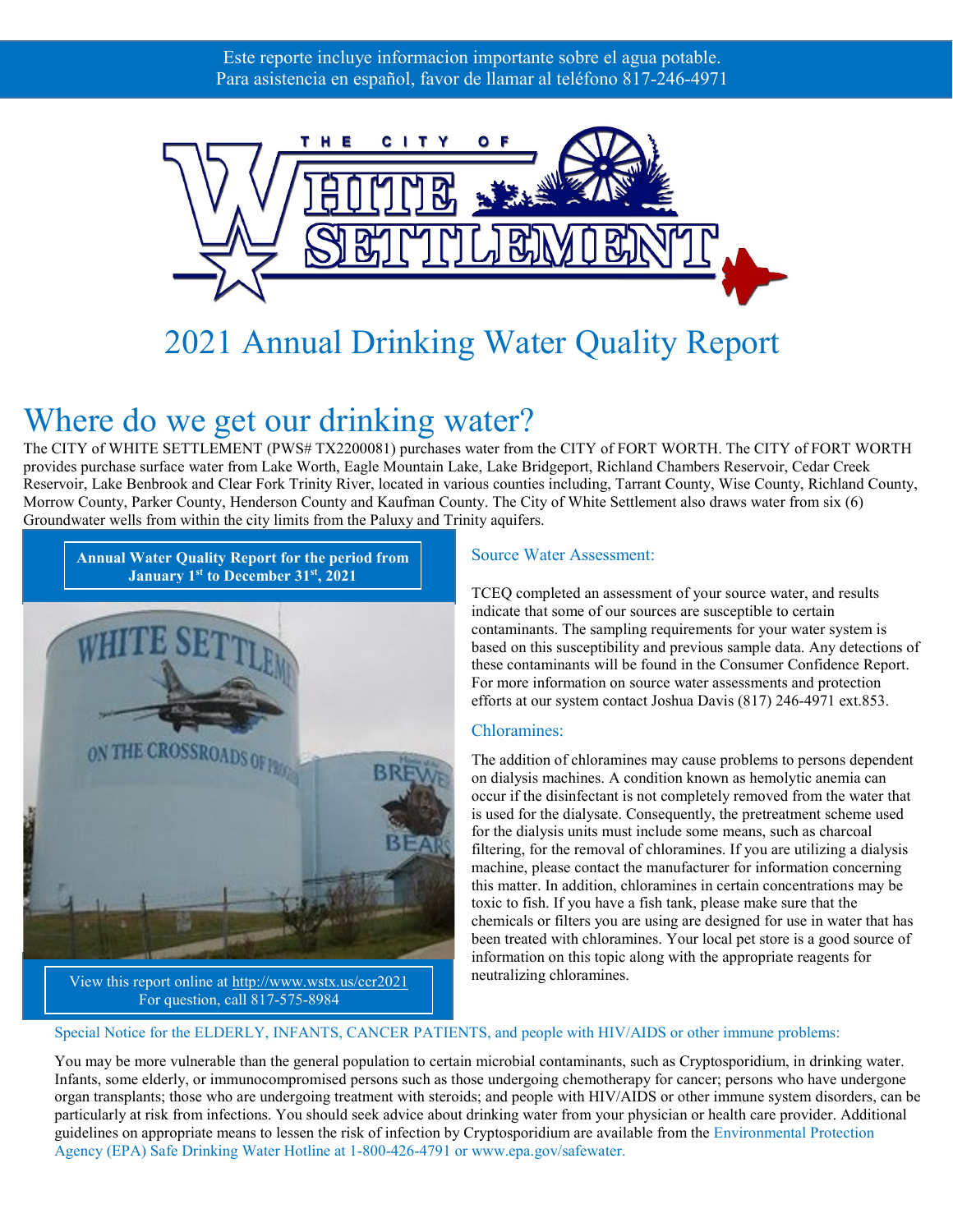#### Annual Water Quality Report for the period of January 1 to December 31, 2019

This report is intended to provide you with important information about your drinking water and the efforts made by the water system to provide safe drinking water. Drinking water, including bottled water, may reasonably be expected to contain at least small amounts of some contaminants. The presence of contaminants does not necessarily indicate that water poses a health risk. More information about contaminants and potential health effects can be obtained by calling the Environmental Protection Agency (EPA) Safe Drinking Water Hotline at 1-800-426 4791 or [www.epa.gov/safewater.](http://www.epa.gov/safewater)

In order to ensure that tap water is safe to drink, EPA prescribes regulations which limit the amount of certain contaminants in water provided by public water systems. FDA regulations establish limits for contaminants in bottled water which must provide the same protection for public health. Contaminants may be found in drinking water that may cause taste, color, or odor problems. These types of problems are not necessarily causes for health concerns. For more information on taste, odor, or color of drinking water, please contact the system's business office. For more information regarding this report, call the Arlington Water Utilities laboratory at 817- 575-8984. Este reporte incluye informacion importante sobre el agua potable. Para asistencia en español, favor de llamar al teléfono 817-575-8984.

#### Sources of Drinking Water:

The sources of drinking water (both tap water and bottled water) include rivers, lakes, streams, ponds, reservoirs, springs, and wells. As water travels over the surface of the land or through the ground, it dissolves naturally-occurring minerals, and in some cases, radioactive material, and can pick up substances resulting from the presence of animals or from human activity.

#### Contaminants that may be present in source water before treatment include:

- **Microbial contaminants**: Such as viruses and bacteria, which may come from sewage treatment plants, septic systems, agricultural Δ livestock operations, and wildlife.
- $\blacktriangle$ **Inorganic contaminants**, such as salts and metals, which can be naturallyoccurring or result from urban storm water runoff, industrial or domestic wastewater discharges, oil and gas production, mining, or farming. Pesticides and herbicides, which may come from a variety of sources such as agriculture, urban storm water runoff, and residential uses.
- **Organic chemical contaminants**, including synthetic and volatile organic chemicals, which are by-products of industrial processes and petroleum production, and can also come from gas stations, urban storm water runoff, and septic systems.
- **Radioactive contaminants**, which can be naturally-occurring or be the result of oil and gas production and mining activities.



#### Public Participation Opportunities

Public participation at advisory board and council meetings is welcome and encouraged. City Council typically meets the first Tuesday of each month at 6:30 p.m. at White Settlement City Hall (214 Meadow Park Dr.). Upcoming meeting dates are available online at <http://www.wstx.us/calendar.aspx>

#### Be Water Wise

Please remember to conserve water. Find useful watersaving tips at www.WaterIsAwesome.com. Yearround irrigation restrictions are in effect which prohibit lawn watering between 10:00 a.m. and 6:00 p.m. and require customers to irrigate twice a week on designated days only. To see the complete list of current restrictions, visit our website at <http://www.wstx.us/216/water-division>

City of White Settlement Watering Schedule

#### **Monday NOWATERING ALLOWED TUESDAY & FRIDAY NON RESIDENTIAL SITES** (APARTMENTS, BUSINESSES, SPORTS FIELDS, PARKS, COMMON AREAS, HOA) WEDNESDAY & SATURDAY **RESIDENTIAL ADDRESSES** ENDING IN EVEN NUMBERS (0, 2, 4, 6, 8)

THURSDAY & SUNDAY **RESIDENTIAL ADDRESSES** ENDING IN ODD NUMBERS (1, 3, 5, 7, 9)



Sprinklers are not allowed from 10 a.m. to 6 p.m. Hand watering only.

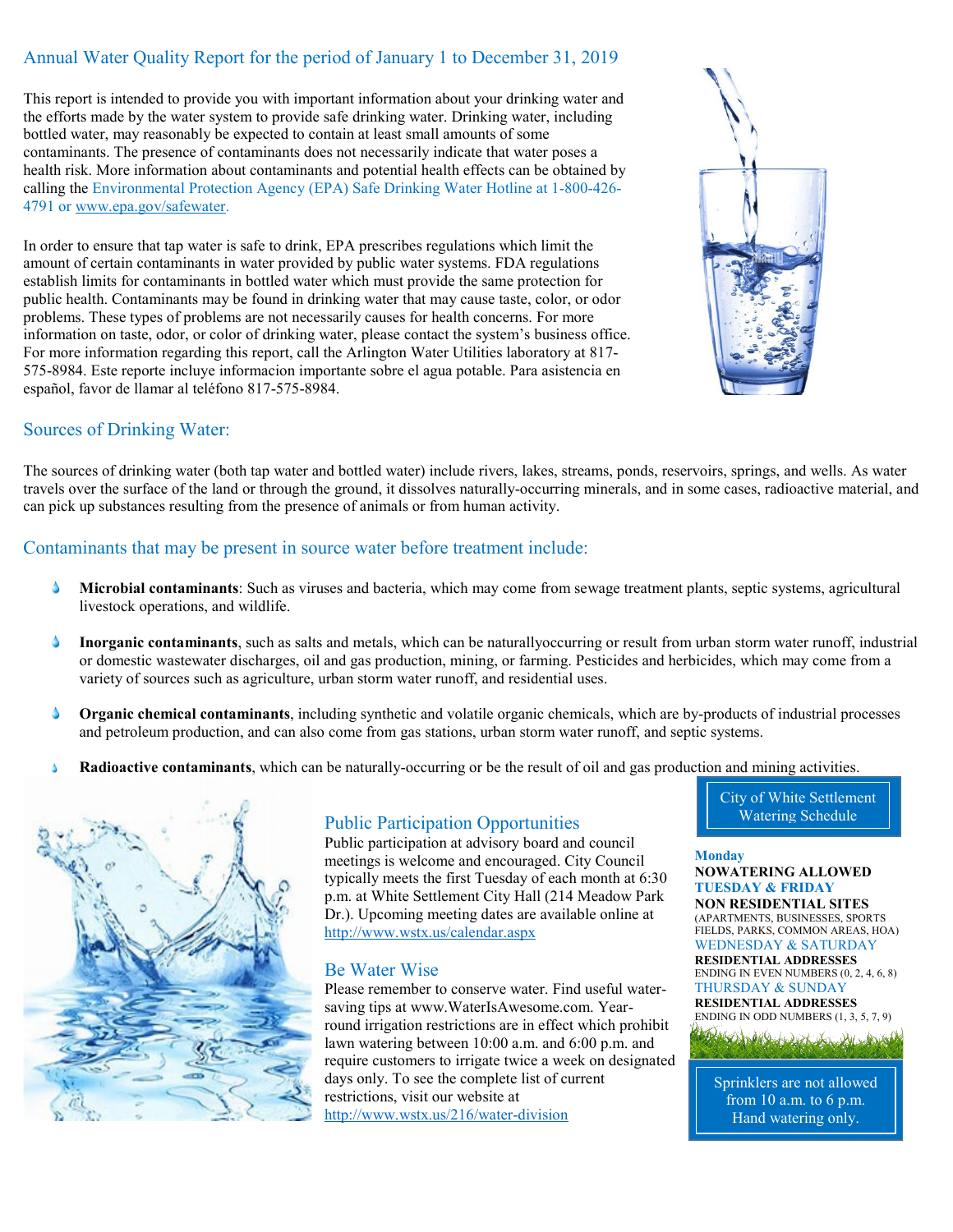#### **Superior Water Rating:**

#### **We would also like to inform that the City of White Settlement is now designated as a Superior Public Water System!**

The requirements, outlined by the Texas Commission on Environmental Quality, are listed below. The designation is about the overall water system operation and not just the quality of the drinking water. In addition to water quality, the requirements include factors related to treatment, pumping and storage capacity.

Figure: 30 TAC §290.47(a) - APPENDIX A



#### Requirements

Public water supply systems which achieve and maintain recognition must exceed the minimum acceptable standards of the commission in these sections.

(1) To attain recognition as a "Superior Public Water System", the following additional requirements must be met:

- Δ (A) Physical facilities shall comply with the requirements in these sections.
- Δ (B) There shall be a minimum of two certified operators with additional operators required for larger systems.
- Δ (C) The system's microbiological record for the previous 24 months period shall indicate no violations (frequency, number or MCL) of the drinking water standards.
- $\blacklozenge$ (D) The quality of the water shall comply with all primary water quality parameters listed in the drinking water standards.
- Δ (E) The chemical quality of the water shall comply with all secondary constituent levels listed in the drinking water standards.
- Δ (F) The system's operation shall comply with applicable state statutes and minimum acceptable operating practices set forth in §290.46 of this title (relating to Minimum Acceptable Operating Practices for Public Drinking Water Supplies).
- Δ (G) The system's capacities shall meet or exceed minimum water system capacity requirements set forth in §290.45 of this title (relating to Minimum Water System Capacity Requirements).
- (H) The system shall have at least two wells, two raw water pumps or a combination of these with enough capacity to provide average daily Δ consumption with the largest well or pump out of service. This requirement shall also apply to treatment plant pumps necessary for operation in accordance with §290.42 of this title (relating to Water Treatment).
- (I) The water system shall be well maintained and the facilities shall present a pleasing appearance to the public. Δ

#### Signs

Systems which have met the requirements for recognition as a superior or approved system may erect signs denoting this honor.

#### **Inspections**

To receive or maintain recognition as a superior water system, the system must be inspected and evaluated by commission personnel as to physical facilities, appearance and operation. Systems which fail to meet the above requirements in this section will be denied recognition or will have their recognition revoked. The signs shall be immediately removed on notice from the executive director.

# CITY OF WHITE SETTLEMENT

#### **GROUNDWATER ANALYSIS RESULTS**

### Definitions and Abbreviations

Scientific Terms and Measures, Some of Which May Require Explanation

• Maximum Contaminant Level (MCL): The highest permissible level of a contaminant in drinking water. MCLs are set as close to the MCLGs as feasible using the best available treatment technology.

• Maximum Contaminant Level Goal (MCLG): The level of a contaminant in drinking water below which there is no known or expected health risk. MCLGs allow for a margin of safety.

• Maximum Residual Disinfectant Level (MRDL): The highest level of disinfectant allowed in drinking water. There is convincing evidence that addition of a disinfectant is necessary for control of microbial contaminants.

• Maximum Residual Disinfectant Level Goal (MRDLG): The level of a drinking water disinfectant below which there is no known or expected risk to health. MRDLGs do not reflect the benefits of the use of disinfectants to control microbial contamination.

• Treatment Technique (TT): A required process intended to reduce the level of a contaminant in water. • Action Level (AL): The concentration of a contaminant which, if exceeded, triggers treatment or other requirements that a water system must follow.

• AVG: Regulatory compliance with some MCLs are based on running annual average of monthly samples.

#### ABBREVIATIONS:

NA: not applicable

NTU: nephelometric turbidity units (a measure of turbidity)

pCi/L: picocuries per liter (a measure of radioactivity)

ppm: parts per million, or milligrams per liter (mg/L)

ppb: parts per billion, or micrograms per liter(μg/L)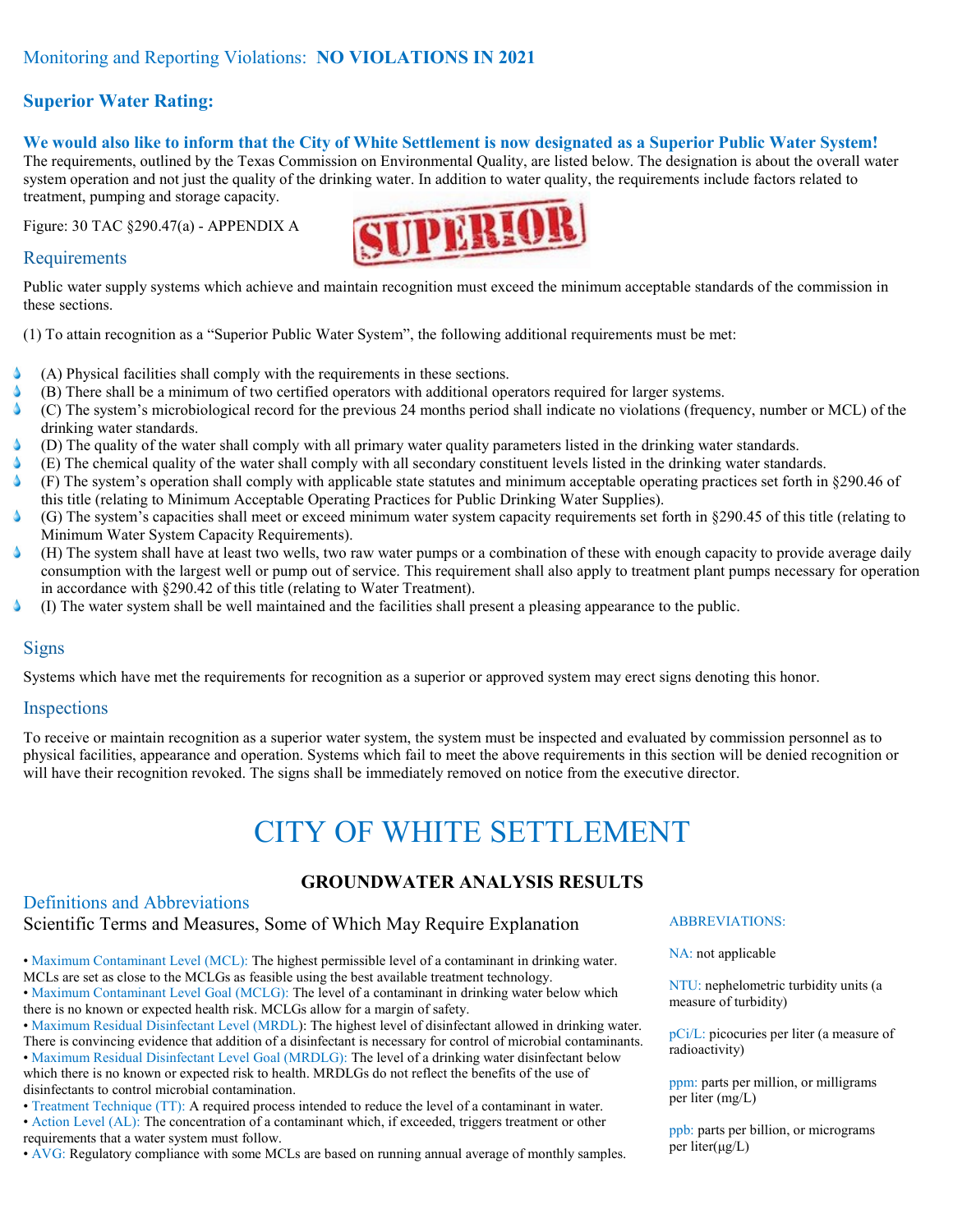# City of White Settlement Water Quality Test Results 2021

| <b>Lead and</b> | Date Sampled   MCLG |     | <b>Action Level</b> | 90 <sup>th</sup> | $# \n  Stes$ | <b>Units</b> | Violation | <b>Likely Source of Contamination</b>           |
|-----------------|---------------------|-----|---------------------|------------------|--------------|--------------|-----------|-------------------------------------------------|
| copper          |                     |     | ΆĽ                  | Percentile       | over AL      |              |           |                                                 |
| Copper          | 08/13/2020          | 1.3 | 1.3                 | .31              |              | Ppm          |           | Erosion of natural deposits; Leaching from wood |
|                 |                     |     |                     |                  |              |              |           | preservatives; Corrosion of household plumbing  |
|                 |                     |     |                     |                  |              |              |           | systems.                                        |
| Lead            | 8/13/2020           |     |                     | 1.5              |              | Ppb          |           | Corrosion of household plumbing systems;        |
|                 |                     |     |                     |                  |              |              |           | Erosion of natural deposits.                    |

| <b>Disinfection By-</b>                                                                                                                          | Collection | Highest  | Range of          | <b>MCLG</b>    | <b>MCL</b>     | Units | <b>Violations</b> | <b>Likely Source of Contamination</b> |  |  |
|--------------------------------------------------------------------------------------------------------------------------------------------------|------------|----------|-------------------|----------------|----------------|-------|-------------------|---------------------------------------|--|--|
| <b>Products</b>                                                                                                                                  | Date       | Level    | <b>Individual</b> |                |                |       |                   |                                       |  |  |
|                                                                                                                                                  |            | Detected | <b>Samples</b>    |                |                |       |                   |                                       |  |  |
| *The Value in the Highest Level or Average Detected column is the highest average of all HAA5 sample results collected at a location over a year |            |          |                   |                |                |       |                   |                                       |  |  |
| Haloacetic Acids                                                                                                                                 | 2021       | 6        | $1 - 9.4$         | No goal for    | 60             | Ppb   | N                 | By-Product of drinking water          |  |  |
| (HAA5)                                                                                                                                           |            |          |                   | the total      |                |       |                   | disinfection                          |  |  |
| *The Value in the Highest Level or Average Detected column is the highest average of all TTHM sample results collected at a location over a year |            |          |                   |                |                |       |                   |                                       |  |  |
| <b>Total Trihalomethanes</b>                                                                                                                     | 2021       | 10       | $3.53 - 15.7$     | No goal for    | 80             | Ppb   | N                 | By-product of drinking ater           |  |  |
| (TTHM)                                                                                                                                           |            |          |                   | the total      |                |       |                   | disinfection                          |  |  |
| <b>Inorganic</b>                                                                                                                                 | Collection | Highest  | Ranged of         | <b>MCLG</b>    | <b>MCL</b>     | Ppb   | N                 | <b>Likely Source of Contamination</b> |  |  |
| <b>Contaminates</b>                                                                                                                              | Date       | Level    | <b>Individual</b> |                |                |       |                   |                                       |  |  |
|                                                                                                                                                  |            | Detected | <b>Samples</b>    |                |                |       |                   |                                       |  |  |
| <b>Barium</b>                                                                                                                                    | 5/20/2019  | .05      | $.05 - 0.5$       | $\overline{2}$ | $\overline{2}$ | ppm   | N                 | Discharge of drilling wastes;         |  |  |
|                                                                                                                                                  |            |          |                   |                |                |       |                   | Discharge from metal refineries;      |  |  |
|                                                                                                                                                  |            |          |                   |                |                |       |                   | Erosion of natural depostis.          |  |  |
| Chromium                                                                                                                                         | 5/20/2019  | 2.1      | $2.1 - 2.1$       | 100            | 100            | ppb   | N                 | Discharge from steel and pulp mills;  |  |  |
|                                                                                                                                                  |            |          |                   |                |                |       |                   | Rosion of natural deposits.           |  |  |
| Fluoride                                                                                                                                         | 5/6/2020   | 1.04     | $1.04 - 1.04$     | $\overline{4}$ | $\overline{4}$ | ppm   | N                 | Erosion of natural deposits; Water    |  |  |
|                                                                                                                                                  |            |          |                   |                |                |       |                   | additive which promotes strong teeth; |  |  |
|                                                                                                                                                  |            |          |                   |                |                |       |                   | Discharge from fertilizer and         |  |  |
|                                                                                                                                                  |            |          |                   |                |                |       |                   | aluminum factories.                   |  |  |
| Nitrate (measured as                                                                                                                             | 2021       | .382     | $.0204 - .382$    | 10             | 10             | ppm   | $\overline{N}$    | Runoff from fertilizer use; Leaching  |  |  |
| Nitrogen)                                                                                                                                        |            |          |                   |                |                |       |                   | from septic tanks, sewage; Erosion of |  |  |
|                                                                                                                                                  |            |          |                   |                |                |       |                   | natural deposits.                     |  |  |
| <b>Radioactive</b>                                                                                                                               | Collection | Highest  | Ranged of         | <b>MCLG</b>    | <b>MCL</b>     | Ppb   | N                 | <b>Likely Source of Contamination</b> |  |  |
| <b>Contaminants</b>                                                                                                                              | Date       | Level    | <b>Individual</b> |                |                |       |                   |                                       |  |  |
|                                                                                                                                                  |            | Detected | <b>Samples</b>    |                |                |       |                   |                                       |  |  |
| <b>Combined Radium</b>                                                                                                                           | 5/3/2017   | 1.5      | $0\;1.5$          | $\theta$       | 5              | pCi/L | N                 | Erosion of natural deposits           |  |  |
| 226/228                                                                                                                                          |            |          |                   |                |                |       |                   |                                       |  |  |
| Gross alpha excluding                                                                                                                            | 8/2/2017   | 3.1      | $3.1 - 3.1$       | $\mathbf{0}$   | 15             | pCi/L | N                 | Erosion of natural deposits           |  |  |
| radon and uranium                                                                                                                                |            |          |                   |                |                |       |                   |                                       |  |  |

| <b>Synthetic organic</b><br>contaminants including<br>pesticides and herbicides | Collection<br>Date | <b>Highest Level</b><br>Detected | Ranged<br>01<br>Individual<br><b>Samples</b> | <b>MCLG</b> | <b>MCL</b>   | Ppb                | N                  | Likely Source of<br>Contamination           |
|---------------------------------------------------------------------------------|--------------------|----------------------------------|----------------------------------------------|-------------|--------------|--------------------|--------------------|---------------------------------------------|
| Atrazine                                                                        | 2021               |                                  | $0 - 0.1$                                    | <b>MCLG</b> | <b>MCL</b>   | ppb                | N                  | Likely Source of<br>Contamination           |
| <b>Disinfectant Residual</b>                                                    | Year               | Average Level                    | Range of<br>Levels<br>Detected               | <b>MRDL</b> | <b>MRDLG</b> | Unit of<br>measure | Violation<br>(Y/N) | Source of Dringking<br>Water                |
|                                                                                 | 2021               | l.70.                            | $.5 - 3.58$                                  | 4           |              | mg/L               | ppm                | Water additive used to<br>control microbes. |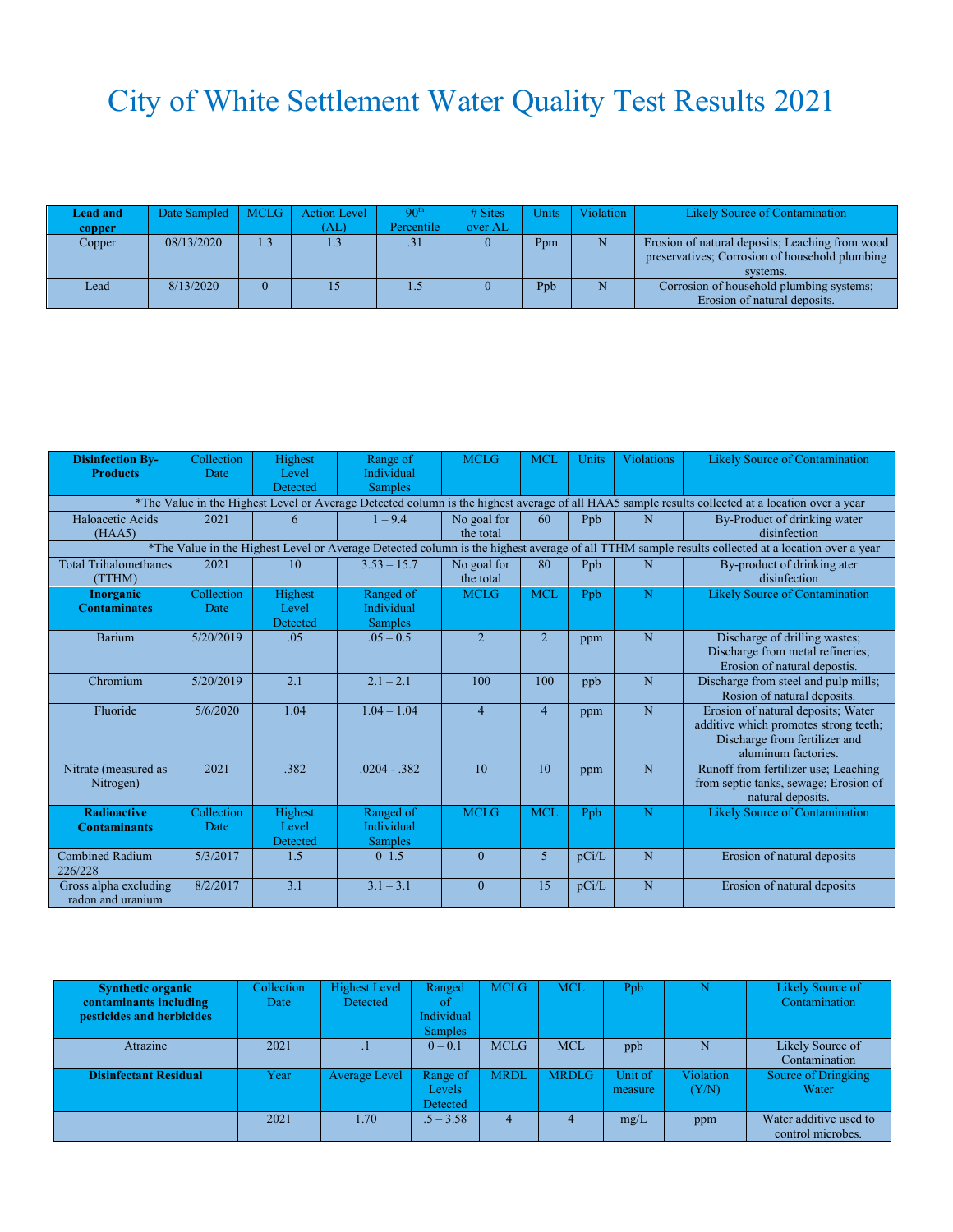## City of Fort Worth Surface Water Analysis Results 2021

| Compound                                                                                                                                                                                                                                                                                   | Measure             | Year | Violation                  | <b>MCL</b>     | Your<br>water   | Range             | Public<br>Health                 |                                           | <b>Common Sources of Substance</b>                         |  |
|--------------------------------------------------------------------------------------------------------------------------------------------------------------------------------------------------------------------------------------------------------------------------------------------|---------------------|------|----------------------------|----------------|-----------------|-------------------|----------------------------------|-------------------------------------------|------------------------------------------------------------|--|
|                                                                                                                                                                                                                                                                                            |                     |      |                            |                |                 |                   | Goal                             |                                           |                                                            |  |
| Beta/photon<br>emitters                                                                                                                                                                                                                                                                    | pCi/L               | 2021 | N <sub>o</sub>             | 50             | $7\overline{ }$ | $7$ to $7$        | $\mathbf{0}$                     |                                           | Decay of natural and man-made deposits                     |  |
| Uranium                                                                                                                                                                                                                                                                                    | ppb                 | 2021 | No                         | 30             | 1.1             | 1.1 to 1.1        | $\mathbf{0}$                     |                                           |                                                            |  |
|                                                                                                                                                                                                                                                                                            |                     |      |                            |                |                 |                   |                                  | Erosion of natural                        |                                                            |  |
|                                                                                                                                                                                                                                                                                            |                     |      |                            |                |                 |                   |                                  | deposits                                  |                                                            |  |
| Arsenic                                                                                                                                                                                                                                                                                    | ppb                 | 2021 | No                         | 10             | 1.5             | 0 to 1.5          | $\mathbf{0}$                     |                                           |                                                            |  |
|                                                                                                                                                                                                                                                                                            |                     |      |                            |                |                 |                   |                                  |                                           | Erosion of natural deposits; runoff from                   |  |
|                                                                                                                                                                                                                                                                                            |                     |      |                            |                |                 |                   |                                  |                                           | orchards; runoff from glass and electronics                |  |
| Atrazine                                                                                                                                                                                                                                                                                   | ppb                 | 2021 | No                         | $\overline{3}$ | $\cdot$ 1       | 0 to .2           | $\overline{3}$                   | production wastes                         |                                                            |  |
|                                                                                                                                                                                                                                                                                            |                     |      |                            |                |                 |                   |                                  |                                           |                                                            |  |
|                                                                                                                                                                                                                                                                                            |                     |      |                            |                |                 |                   |                                  | row crops                                 | Runoff from herbicide used on                              |  |
| Barium                                                                                                                                                                                                                                                                                     | ppm                 | 2021 | No                         | $\overline{2}$ | .07             | .05 to .07        | $\overline{2}$                   |                                           |                                                            |  |
|                                                                                                                                                                                                                                                                                            |                     |      |                            |                |                 |                   |                                  |                                           | Discharge of drilling wastes; discharge from metal         |  |
|                                                                                                                                                                                                                                                                                            |                     |      |                            |                |                 |                   |                                  |                                           | refineries; erosion of natural deposits                    |  |
| Chromium                                                                                                                                                                                                                                                                                   | ppb                 | 2021 | No                         | 100            | 1.8             | $0$ to $1.8$      | 100                              |                                           |                                                            |  |
|                                                                                                                                                                                                                                                                                            |                     |      |                            |                |                 |                   |                                  |                                           | Erosion of natural deposits; discharge from steel          |  |
|                                                                                                                                                                                                                                                                                            |                     |      |                            |                |                 |                   |                                  | and pulp mills                            |                                                            |  |
| Cyanide                                                                                                                                                                                                                                                                                    | ppb                 | 2021 | No                         | 200            | 197             | $66.2$ to<br>197  | 200                              |                                           |                                                            |  |
|                                                                                                                                                                                                                                                                                            |                     |      |                            |                |                 |                   |                                  |                                           | Discharge from plastic and fertilizer factories;           |  |
|                                                                                                                                                                                                                                                                                            |                     |      |                            |                |                 |                   |                                  |                                           | discharge from steel and metal factories                   |  |
| Fluoride                                                                                                                                                                                                                                                                                   | Ppm                 | 2021 | No                         | $\overline{4}$ | .68             | .18 to .68        | $\overline{4}$                   |                                           | Erosion of natural deposits; water additive which promotes |  |
|                                                                                                                                                                                                                                                                                            |                     |      |                            |                |                 |                   |                                  |                                           | strong teeth; discharge from fertilizer and aluminum       |  |
| Nitrate (as                                                                                                                                                                                                                                                                                | ppm                 | 2021 | No                         | 10             | .66             | .16 to $.66$      | 10                               | factories                                 | Runoff from fertilizer use; leaching from septic tanks,    |  |
| Nitrogen)                                                                                                                                                                                                                                                                                  |                     |      |                            |                |                 |                   |                                  | sewage; erosion of natural deposits       |                                                            |  |
| <b>Bromate</b>                                                                                                                                                                                                                                                                             | ppb                 | 2021 | No                         | 10             | 4.23            | 0 to 13.6         | $\overline{0}$                   | By-product of drinking water disinfection |                                                            |  |
| Haloacetic Acids                                                                                                                                                                                                                                                                           | ppb                 | 2021 | N/A                        | 60             | 12.4            | $2.6 \text{ to}$  | N/A                              | By-product of drinking water disinfection |                                                            |  |
| Total                                                                                                                                                                                                                                                                                      | ppb                 | 2021 | N/A                        | 80             | 22.4            | 15.9<br>$1.05$ to | $\rm N/A$                        | By-product of drinking water disinfection |                                                            |  |
| Trihalomethanes                                                                                                                                                                                                                                                                            |                     |      |                            |                |                 | 22.3              |                                  |                                           |                                                            |  |
| Compound                                                                                                                                                                                                                                                                                   | Measure             | Year | Violation                  | <b>MRDL</b>    | Your            | Range             | Public                           | <b>Common Sources of Substance</b>        |                                                            |  |
|                                                                                                                                                                                                                                                                                            |                     |      |                            |                | water           |                   | Health<br>Goal                   |                                           |                                                            |  |
| Chloramines                                                                                                                                                                                                                                                                                | ppm                 | 2021 | No                         | $\overline{4}$ | 3.4             | $.6$ to 4.6       | $\overline{4}$                   | Water additive used to control microbes   |                                                            |  |
| Compound                                                                                                                                                                                                                                                                                   | <b>MCL</b>          | Year | Violation                  | High           | Low             | Average           | Public                           | <b>Common Sources of Substance</b>        |                                                            |  |
|                                                                                                                                                                                                                                                                                            |                     |      |                            |                |                 |                   | Health<br>Goal                   |                                           |                                                            |  |
| <b>Total Organic</b>                                                                                                                                                                                                                                                                       | $TT = \%$           | 2021 | No                         | 1              | 1               | 1                 | N/A                              | Naturally occurring                       |                                                            |  |
| Carbon<br>Removal                                                                                                                                                                                                                                                                          |                     |      |                            |                |                 |                   |                                  |                                           |                                                            |  |
| It is used to determine disinfection by-product precursors. Fort Worth was in compliance with all monitoring and treatment technique requirements for<br>disinfection by-product precursors. A removal ration of 1 in Specific Ultra Violet Absorbance calculations is considered passing. |                     |      |                            |                |                 |                   |                                  |                                           |                                                            |  |
| Interconnects of Emergency Sources                                                                                                                                                                                                                                                         |                     |      |                            |                |                 |                   |                                  |                                           |                                                            |  |
|                                                                                                                                                                                                                                                                                            | Source of the Water |      | <b>Length of Time Used</b> |                |                 |                   | <b>Explanation of Why It Was</b> |                                           | Whom to Call for Additional Water Quality                  |  |
|                                                                                                                                                                                                                                                                                            |                     |      |                            |                |                 |                   | <b>Used</b>                      | Information                               |                                                            |  |
| <b>City of Fort Worth</b>                                                                                                                                                                                                                                                                  |                     |      | <b>All Year</b>            |                |                 |                   | To supplement Water              | Mary Gugliuzza at 817-392-8253 or visit   |                                                            |  |
|                                                                                                                                                                                                                                                                                            |                     |      |                            |                |                 |                   | Supply                           |                                           | www.fortworthtexas.gov/tapwater                            |  |